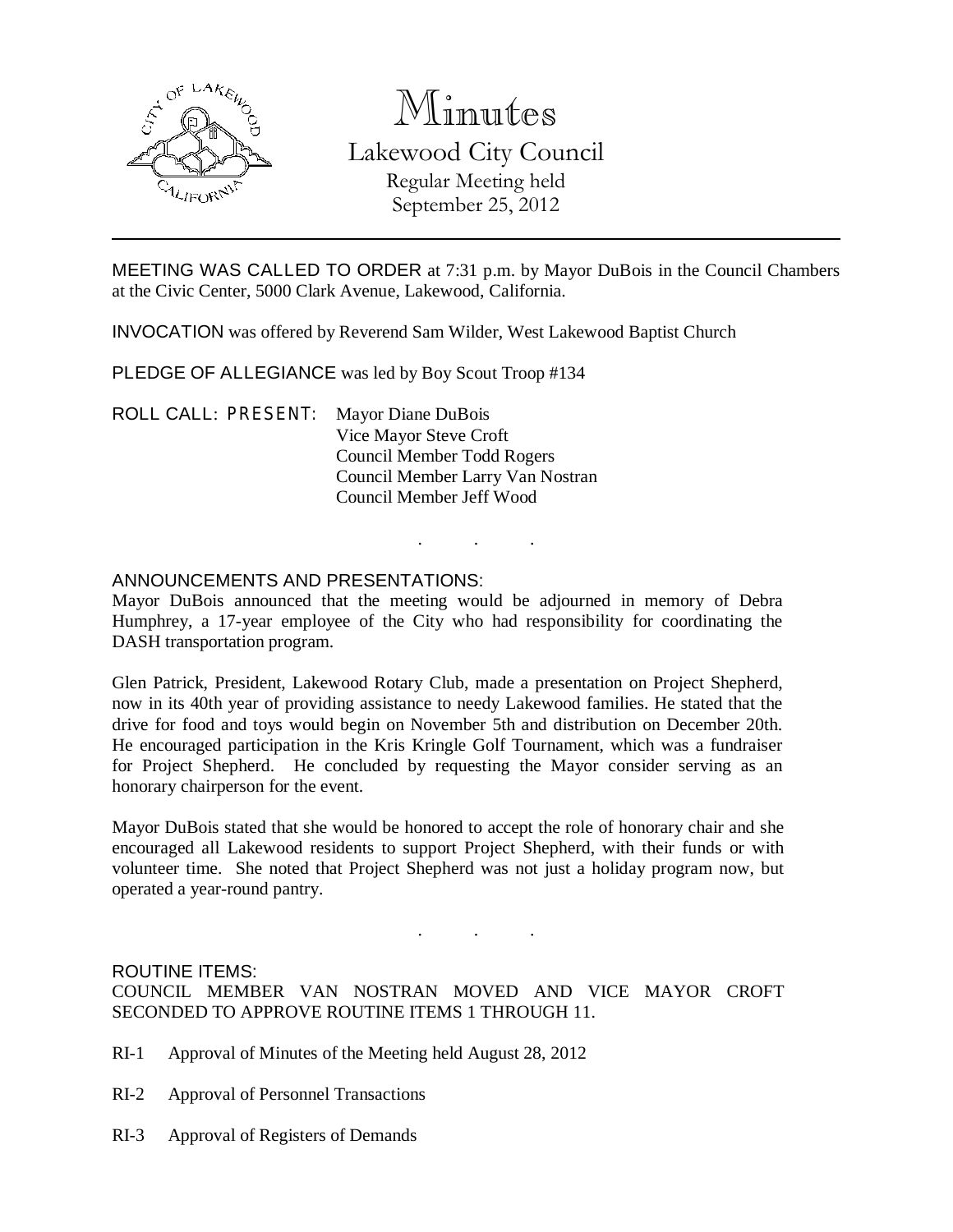City Council Minutes September 25, 2012 Page 2

ROUTINE ITEMS: Continued

- RI-4 Approval of Revisions to Conflict of Interest Code for City Officers and Employees
- RI-5 Approval of Permit for Mayfair High School Homecoming Parade
- RI-6 Approval of Report of Monthly Investment Transactions
- RI-7 RESOLUTION NO. 2012-60; A RESOLUTION OF THE CITY COUNCIL OF THE CITY OF LAKEWOOD ADDING A JOB CLASSIFICATION TO ATTACHMENT B OF RESOLUTION NO. 2012-29 PERTAINING TO EMPLOYEE BENEFITS, AND THE CLASSIFICATION AND COMPENSATION OF CITY OFFICERS AND EMPLOYEES, AND ESTABLISHING EMPLOYEE BENEFITS, DEFINING THE CONDITIONS AND HOURS OF EMPLOYMENT, AND ADOPTING A CLASSIFICATION AND COMPENSATION PLAN FOR CITY OFFICERS AND EMPLOYEES
- RI-8 RESOLUTION NO. 2012-61; A RESOLUTION OF THE CITY COUNCIL OF THE CITY OF LAKEWOOD ESTABLISHING A DISABLED PERSONS DESIGNATED PARKING SPACE ON THE WEST SIDE OF DEVLIN AVENUE WITHIN THE CITY OF LAKEWOOD

RESOLUTION NO. 2012-62; A RESOLUTION OF THE CITY COUNCIL OF THE CITY OF LAKEWOOD ESTABLISHING A DISABLED PERSONS DESIGNATED PARKING SPACE ON THE SOUTH SIDE OF 214TH STREET WITHIN THE CITY OF LAKEWOOD

- RI-9 RESOLUTION NO. 2012-63; A RESOLUTION OF THE CITY COUNCIL OF THE CITY OF LAKEWOOD DECLARING NATIONAL VOTER REGISTRATION DAY IN THE CITY OF LAKEWOOD, CALIFORNIA
- RI-10 Status Report on Completion of Emergency Electrical Repairs for Palms Park
- RI-11 Amendment to Fair Political Practices Commission Form 806

UPON ROLL CALL VOTE, THE MOTION WAS APPROVED:

AYES: COUNCIL MEMBERS: Van Nostran, Croft, Wood, Rogers and DuBois NAYS: COUNCIL MEMBERS: None

1.1 • REVIEW OF THE DECISION OF THE PLANNING AND ENVIRONMENT COMMISSION REGARDING CONDITIONAL USE PERMIT NO. 874, 4905 BELLFLOWER BOULEVARD

. . .

City Attorney Steve Skolnik provided a brief explanation of the process and sequence of events for the hearing, noting that as a hearing de novo, new evidence and/or testimony could be added to the existing record.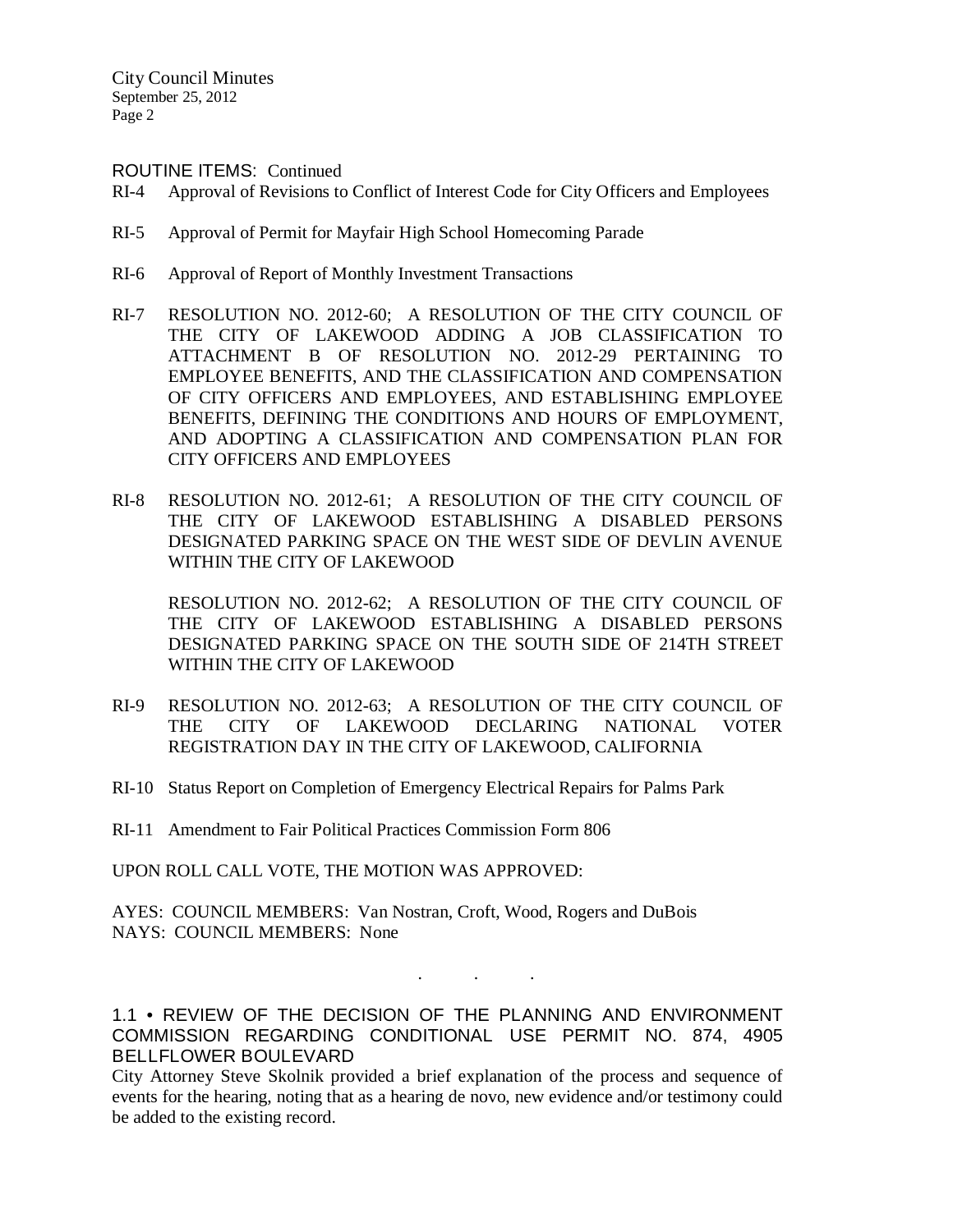# 1.1 • REVIEW OF THE DECISION OF THE PEC REGARDING CONDITIONAL USE PERMIT NO. 874, 4905 BELLFLOWER BOULEVARD – Continued

Assistant Director of Community Development Patrick McGuckian displayed slides and gave a presentation based on the memo contained in the agenda. He stated the applicants had proposed to demolish the existing structure at 4905 Bellflower Boulevard and construct a new multi-tenant commercial building, anchored by a convenience store. The applicants had applied for a full liquor license, for which a Conditional Use Permit (CUP) was required. At a public hearing in May, the Planning and Environment Commission (PEC) denied the CUP. The applicants then filed an appeal of the PEC decision, but decided to forego the appeal in lieu of going back to the PEC with a request for beer and wine sales only. In July, the Commission approved that request with certain conditions. The applicants renewed their request for an appeal hearing, expressing dissatisfaction with the required conditions. It was noted that several of the conditions imposed were because of the undue concentration of alcoholic beverage licenses in the immediate area of the proposed project. He briefly reviewed each of the conditions of approval of the CUP. He concluded by stating that the alternatives were to approve the CUP and uphold the appeal by modifying the conditions, either as requested by the applicants, or as deemed appropriate by the City Council; to approve the CUP and deny the appeal, allowing the conditions imposed by the PEC to stand; or to deny the CUP and the appeal.

Mayor DuBois opened the public hearing at 7:55 p.m. and called for anyone in the audience wishing to address the City Council on this matter.

Mr. Emeil Kamel, 4905 Bellflower Boulevard, stated that he had been the property owner since 1984, when the site was a Shell gas station. He reported that concern for contamination of the ground water from old fuel storage tanks prevented a re-use of the site as a gasoline station. He further stated that although there was an option to lease the building as a garage or vehicle repair station, he felt the proposed project would be a much better use of the site. He indicated that he felt he had not been treated fairly as the conditions imposed by the Planning and Environment Commission were different from other 7-Eleven stores in the City and different from the 76 gas station convenience store on the other side of the same intersection. He also noted that a number of the liquor licenses at this intersection were in the City of Long Beach. He stated that there was no evidence that the security guard and security cameras were necessary, and that the loitering cited by the Commission was on the Taco Bell site directly to the west and not on his property. He also stated that the conditions limiting the size and sale of single beer or malt beverages would ruin his business by limiting his ability to make a profit.

Karen Toussant, David Shenk and Joe Arambel spoke in opposition to the project, stating that there were already too many liquor licenses in the immediate area.

Jesse Orsky spoke in favor of the project and of supporting business owners willing to invest in property improvements.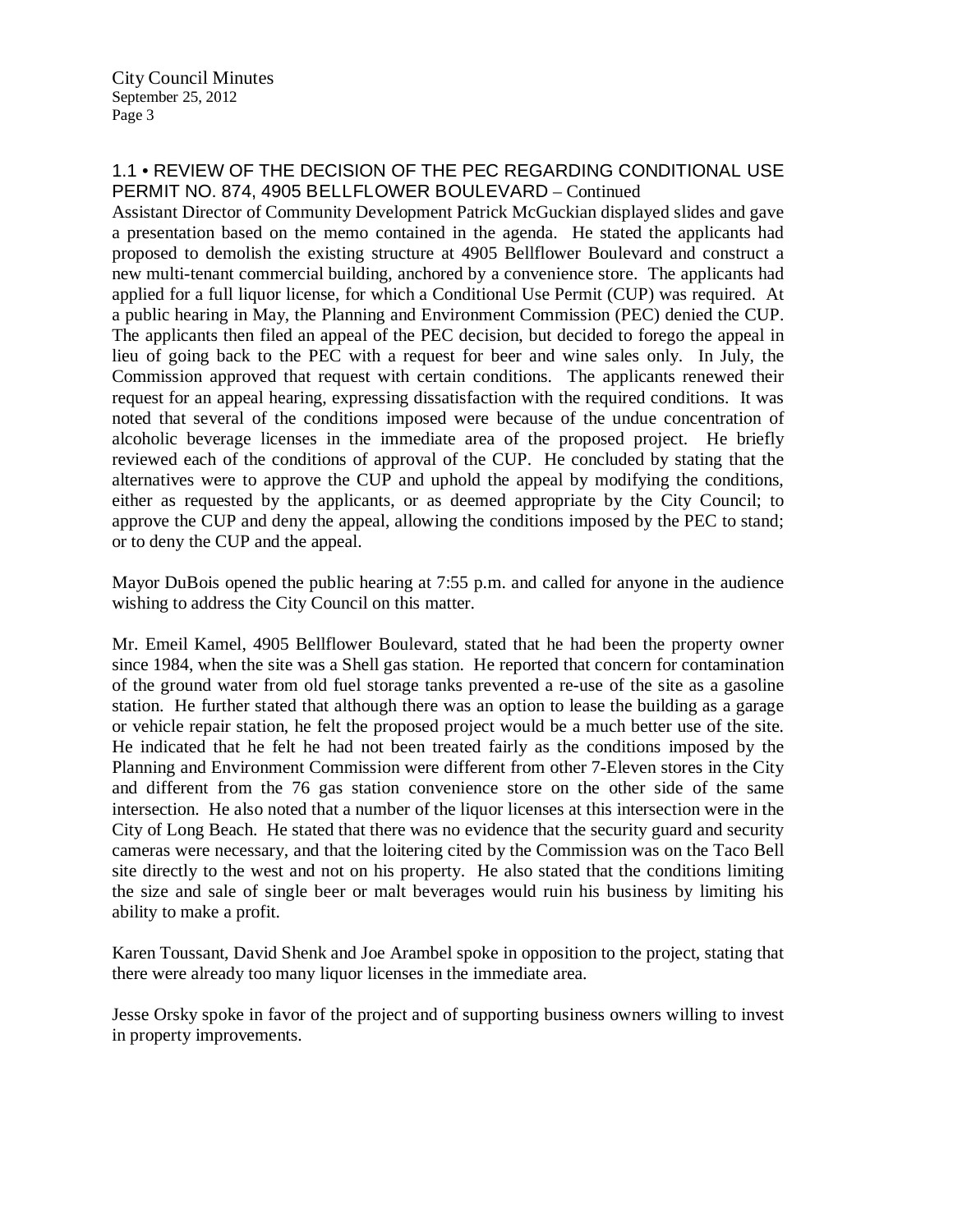# 1.1 • REVIEW OF THE DECISION OF THE PEC REGARDING CONDITIONAL USE PERMIT NO. 874, 4905 BELLFLOWER BOULEVARD – Continued

The City Attorney advised that the applicant had made a brief reference to a telephone conversation they had earlier in the day. Mr. Skolnik pointed out that although Mr. Kamel had made reference to a letter he had submitted on Monday, September 24th as a records request, the document was, in fact, in the form of an argument to rebut the facts contained in the staff agenda report, or challenge what he felt was insufficient evidence, not a request for identifiable documents.

The Assistant Director of Community Development stated that the condition for a security guard was based not on the present use of the property, rather reasonably anticipated that the future use could lead to a migration of the loitering problems already experienced in the area, but contained a 90-day review period where, subject to the discretion of the Sheriff's Department, the condition could be modified or removed. He noted that the number of security cameras required was taken directly from 7-Eleven material submitted by the applicants. He stated that the size of single beer or malt beverage containers for single sales was based upon a requirement in the Lakewood Municipal Code for gas station convenience stores, which the Commission felt reasonable in this case. He further stated that the determination of undue concentration of alcoholic beverage licenses was based on information for the census tract for the property. He noted that included in this census tract was the area for the Lakewood Center Mall and Restaurant Row, causing the initial numbers to be somewhat skewed, so that during the analysis by staff consideration of the actual location and its surrounding businesses was weighted more heavily.

The City Attorney advised that in the matter of making recommendations for the security measures, staff deferred to the professional expertise of the Sheriff's Department, but included flexibility in case it was determined that the conditions were not needed, and that the conditions pertaining to the size of beverages was open to modification.

Mr. Kamel stated that he had submitted a petition signed by a number of his customers who were in favor of the project. He also stated that a standard installation included a fewer number of cameras than specified in the CUP conditions and that he disagreed with the landscaping requirements.

Mayor DuBois closed the public hearing at 9:10 p.m.

Vice Mayor Croft stated that it was important to look at the entire, existing area and not just a single property or location and to make a judgment based on the big picture.

Council Member Rogers stated that while he respected the rights of a property owner to run a business and that he would love to see this property be improved, he was not sure that yet another 7-Eleven convenience store was needed in Lakewood. He continued by stating that although each location was to be judged on its own merits and not compared to other locations, the saturation of alcoholic beverage licenses in the area of this project was troubling. He concluded by stating that there was no point in denying the appeal and leaving the CUP intact as it was approved by the Planning and Environment Commission because the applicant had categorically expressed a lack of interest in or willingness to operate pursuant to the CUP as conditioned.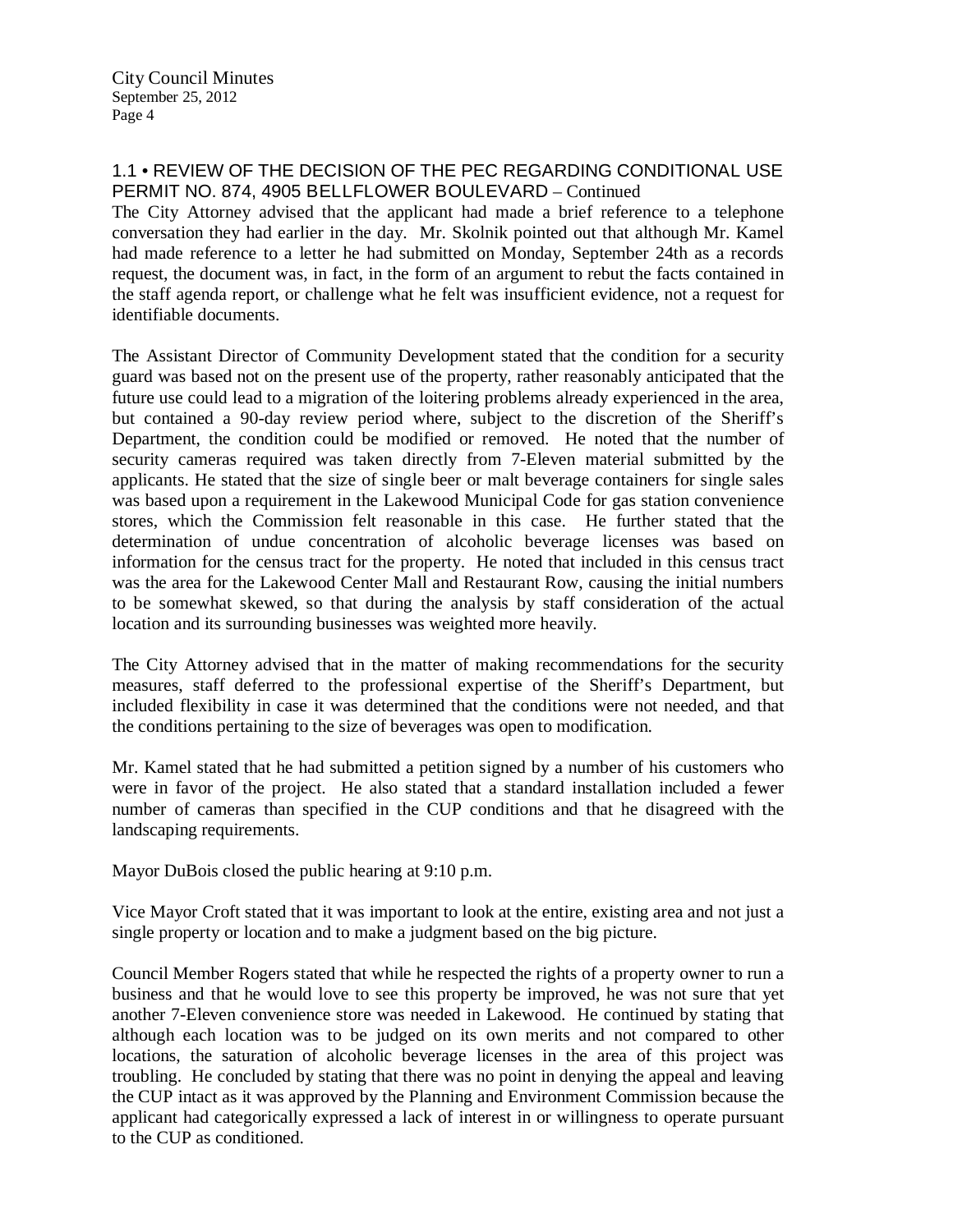## 1.1 • REVIEW OF THE DECISION OF THE PEC REGARDING CONDITIONAL USE PERMIT NO. 874, 4905 BELLFLOWER BOULEVARD – Continued

Council Member Wood stated that he had received input from a number of Lakewood residents on the project and that he felt it was important to balance the growth of business with the needs of the community.

Council Member Van Nostran stated that he would also like to see the property developed, but had concerns regarding the undue concentration of liquor licenses in the area and that in the best interests of the community, the appeal should be denied.

The City Attorney advised that a resolution had been prepared that would both deny the appeal and deny the Conditional Use Permit. He suggested that the resolution be modified by the addition of a section "H" to read: "*There is no point in denying the appeal and leaving the Conditional Use Permit intact as approved by the Planning and Environment Commission*  because the applicant has categorically expressed a lack of interest in operating or *willingness to operate pursuant to the Conditional Use Permit as conditioned."*

Mayor DuBois noted that the City Council was often tasked with making difficult decisions in order to do what was best for the community.

COUNCIL MEMBER ROGERS MOVED AND COUNCIL MEMBER WOOD SECONDED TO ADOPT RESOLUTION NO. 2012-64, TO DENY THE APPEAL AND DENY THE CONDITIONAL USE PERMIT.

RESOLUTION NO. 2012-64; A RESOLUTION OF THE CITY COUNCIL OF THE CITY OF LAKEWOOD DENYING AN APPLICATION FOR CONDITIONAL USE PERMIT NO. 874 AND DENYING THE RELATED APPEAL, AT 4905 BELLFLOWER BOULEVARD, LAKEWOOD, CALIFORNIA, FOR THE SALE OF BEER AND WINE FOR OFF-SITE CONSUMPTION

UPON ROLL CALL VOTE, THE MOTION WAS APPROVED:

AYES: COUNCIL MEMBERS: Van Nostran, Croft, Wood, Rogers and DuBois NAYS: COUNCIL MEMBERS: None

Mayor DuBois requested staff to report on a possible moratorium on convenience stores with the sale of beer and wine.

. . .

# 3.1 • WATER SALE AGREEMENT WITH LONG BEACH WATER DEPARTMENT

Water Resources Director Jim Glancy presented a report based on the memo in the agenda and stated the City owned water extraction rights in the Central Groundwater Basin which allowed the pumping of ground water on an annual basis. He reported that since the annual allotment was on a 'use-it or lose-it' basis, an agreement had been negotiated with the City of Long Beach Water Department to lease the excess supply, a win-win for both agencies. It was the recommendation of the Water Resources Committee that the City Council approve the water purchase agreement with the City of Long Beach Water Department.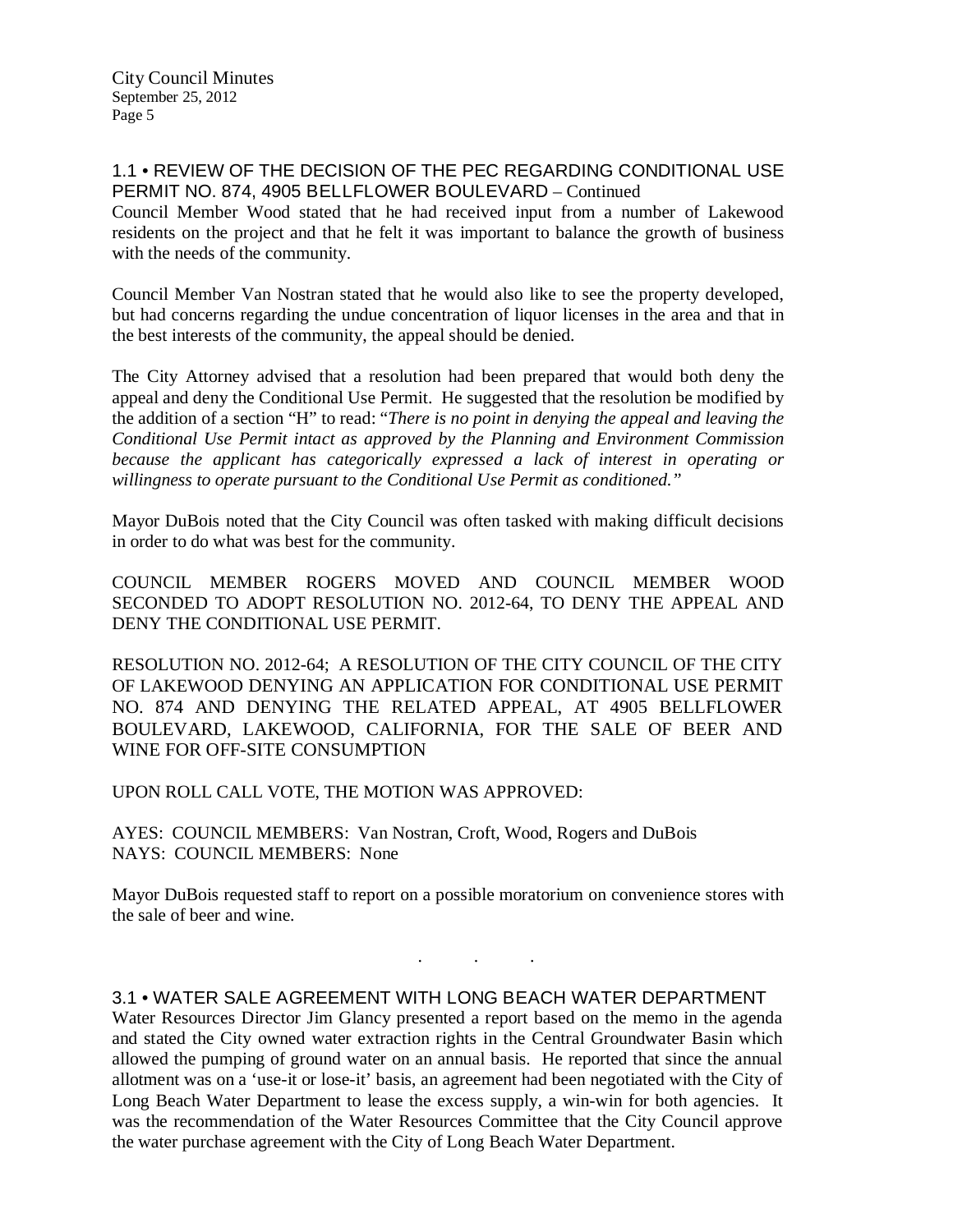3.1 • WATER SALE AGREEMENT WITH LB WATER DEPARTMENT - Continued Vice Mayor Croft stated that the agreement contained a short-term clause which Lakewood could exercise if conditions were to change. He noted that this was an excellent deal that would help to keep rates lower for both agencies.

VICE MAYOR CROFT MOVED AND COUNCIL MEMBER VAN NOSTRAN SECONDED TO AUTHORIZE A WATER PURCHASE AGREEMENT WITH THE CITY OF LONG BEACH WATER DEPARTMENT. UPON ROLL CALL VOTE, THE MOTION WAS APPROVED:

AYES: COUNCIL MEMBERS: Van Nostran, Croft, Wood, Rogers and DuBois NAYS: COUNCIL MEMBERS: None

# 3.2 • PURCHASE OF PICNIC SHELTER AND SITE FURNISHINGS; AND CHANGE ORDER FOR THE BLOOMFIELD PARK CDBG RENOVATION PROJECT

. . .

Public Works Director Lisa Rapp gave a report based on the memo in the agenda and stated Public Works Project No. 2011-05 for improvements at Bloomfield Park had been awarded with deductive alternatives in place to keep the project within budget. Due to a long lead time on materials ordering, staff was able to work with the specified shelter manufacturer and contractor to identify a lower priced alternative shelter and ways to reduce installation costs which would result in nearly \$50,000 in cost savings. It was the recommendation of staff that the City Council authorize staff to issue a purchase order for one ICON Shelter Systems, Inc. picnic shelter in the not-to-exceed amount of \$28,350 through the HGACBuy Purchasing Contract No. PR11-10; authorize staff to negotiate a change order to Public Works Project No. 2011-05, in an amount not to exceed \$113,113, for the installation of the group picnic shelter; approve the purchase of site furnishings (picnic tables, prep table, barbeques, trash receptacles, benches, and bike racks) in an amount not to exceed \$13,500; approve an amendment to the agreement with Meyer & Associates in the amount of \$1,000 for picnic shelter design review; and appropriate \$156,000 from the General Fund to the project account.

Vice Mayor Croft stated that he appreciated having a staff that would continue to work on finding enough cost savings to be able to have the desired improvements.

Council Member Wood stated that this was a good example of staff being mindful of budget restraints and yet finding the cost savings to get the project done.

VICE MAYOR CROFT MOVED AND COUNCIL MEMBER ROGERS SECONDED TO APPROVE STAFF'S RECOMMENDATIONS. UPON ROLL CALL VOTE, THE MOTION WAS APPROVED:

. . .

AYES: COUNCIL MEMBERS: Van Nostran, Croft, Wood, Rogers and DuBois NAYS: COUNCIL MEMBERS: None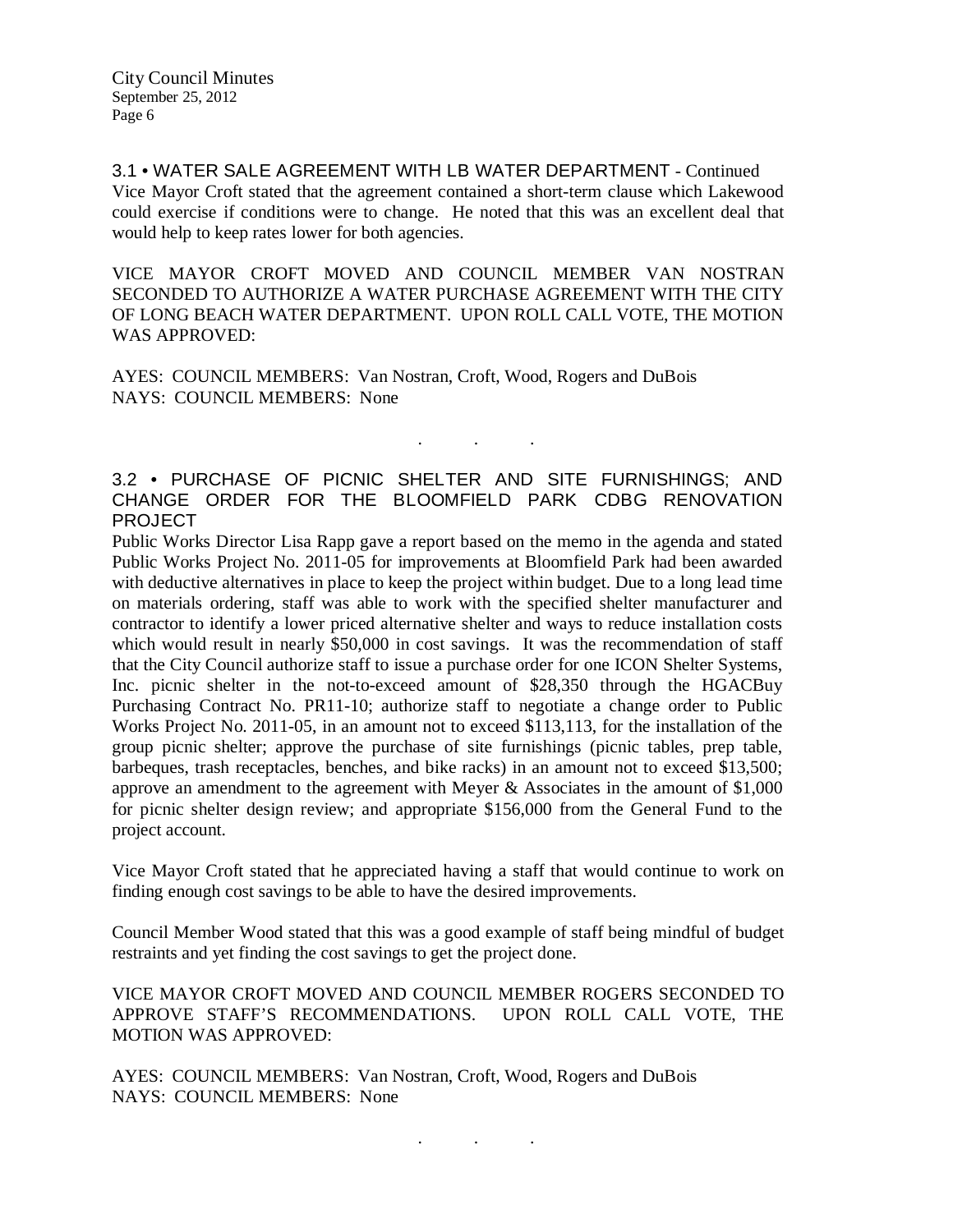City Council Minutes September 25, 2012 Page 7

## 3.3 • 2012 FALL RECREATION PROGRAMS

Park Superintendent Philip Lopez made a presentation based on the memo in the agenda and stated the Fall/Winter Recreation Catalog had been sent out to Lakewood residents and offered a wide variety of classes (over 500) from October through January. He highlighted some of the most popular offerings such as Family Camp; After School Activity Zone; Teen Resource Center; Annual College Fair; FUN-tastic Family Nights; Lollipop Lane Holiday Boutique; and Halloween carnivals at each park. He concluded by encouraging residents to check out the RCS Fall/Winter Catalog that included something for everyone to enjoy.

## SUCCESSOR AGENCY ACTIONS

1. Registers of Demands

VICE MAYOR CROFT MOVED AND COUNCIL MEMBER WOOD SECONDED TO APPROVE THE REGISTERS OF DEMANDS. UPON ROLL CALL VOTE, THE MOTION WAS APPROVED:

. . .

AYES: COUNCIL MEMBERS: Van Nostran, Croft, Wood, Rogers and DuBois NAYS: COUNCIL MEMBERS: None

. . .

## SUCCESSOR HOUSING ACTIONS

1. Registers of Demands

COUNCIL MEMBER VAN NOSTRAN MOVED AND VICE MAYOR CROFT SECONDED TO APPROVE THE REGISTER OF DEMANDS. UPON ROLL CALL VOTE, THE MOTION WAS APPROVED:

AYES: COUNCIL MEMBERS: Van Nostran, Croft, Wood, Rogers and DuBois NAYS: COUNCIL MEMBERS: None

. . .

## 2. Low-Moderate Income Housing Fund Due Diligence Review

Administrative Services Director Diane Perkin made a presentation based on the memo in the agenda and stated that recent State legislation required each successor housing agency to hire a county auditor-controller approved, licensed accountant, with experience in local governmental accounting, to perform a Due Diligence Review (DDR) of the unobligated balances available for transfer to other taxing agencies. She stated that the firm retained to perform the audit, Simpson & Simpson CPA, had completed the audit in a timely manner, despite many changes to the processes by the State Department of Finance, and had found everything to be in good order and to have been properly done. She noted that Simpson & Simpson had identified some additional items that needed to be added to the Recognized Obligation Payment Schedule (ROPS III), which, along with the DDR, would be presented to the Oversight Board.